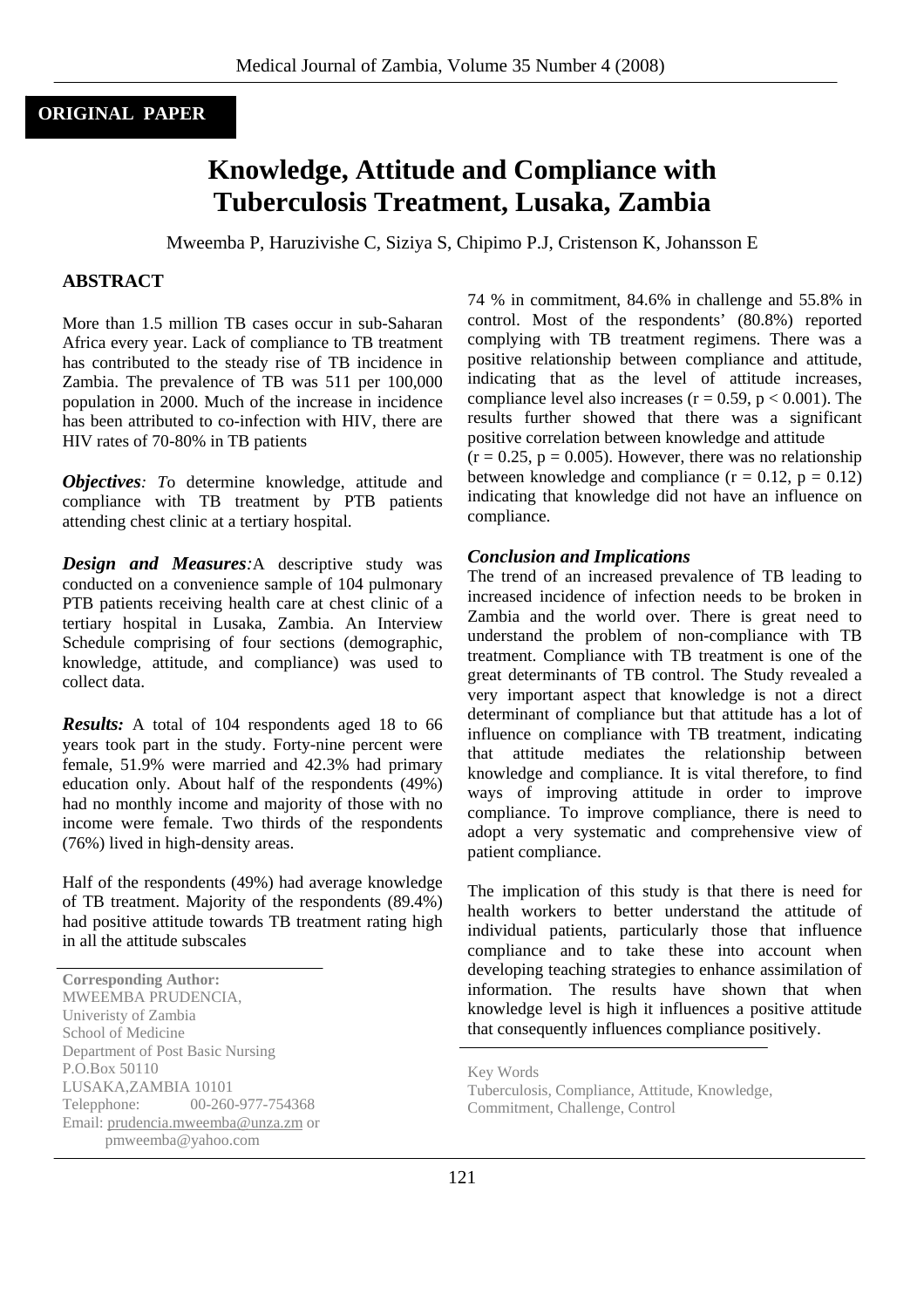### **INTRODUCTION**

After decades in decline, tuberculosis (TB) is increasing worldwide<sup>1</sup>. Tuberculosis has become an increasing cause of morbidity and mortality in the world and it has become a global health problem claiming the lives of 2-3 million people each year and accounting for 4-5% of deaths globally<sup>2,3</sup>.

So great was the concern about the modern tuberculosis epidemic in 1993, that the World Health Organisation took an unprecedented step and declared tuberculosis a global emergency. It was estimated that between 2000 and 2020, nearly one billion people will be newly infected, 200 million people will get sick and 35 million will die from TB if control is not further strengthened<sup>4</sup>.

The Ministry of Health in Zambia has declared the TB epidemic a national disaster as 70% of all hospitalisations in the country are estimated to be due to  $TB<sup>5</sup>$ . The Ministry of Health has forecasted that unless something is done, 33 percent of the country's more than 10 million people will be infected over the coming years. Whilst much of this increase has been attributed to co-infection with HIV, as evidenced by HIV rates of 70 to 80 percent in tuberculosis patients<sup> $\delta$ </sup>, declining socio-economic conditions undoubtedly have fuelled the escalating infection rates<sup>7</sup>.

The TB epidemic in Zambia has been compounded with lack of isolation of spuum positive patients, poor contact tracing, scarcity of drugs, poor compliance to TB treatment, poorly managed tuberculosis program, movement of people, the HIV/AIDS pandemic and the dwindling economy<sup>7</sup>. The poor economic situation has contributed to the increase in incidence of tuberculosis by increasing poverty levels and weakening the Health Ministry's ability to carry out effective TB prevention and control work<sup>8</sup>.

Tuberculosis control activities were initiated by the colonial administration and the new Government of the Republic of Zambia in 1964 launched the National Tuberculosis Control Programme<sup>8</sup>. The main thrust of the TB control activities have been centred on passive case finding and treatment. Active contact tracing is not done at any level. To promote compliance, Zambia adopted the recommendations

by WHO<sup>9</sup> on treatment of TB in high prevalence countries. Among these is uninterrupted provision of supervised TB treatment (DOTS), the reduction of health workers' overload as well as prevention of adverse reactions especially those due to Thiacetazone<sup>10</sup>. In March 2000, Zambia formed the cabinet level HIV/AIDS/STD/TB Council and Secretariat. The new council is to provide national leadership, coordination, policy guidance and resource mobilization<sup>1</sup>.

Despite all the efforts to combat the spread of TB, the case detection and prevalence have continued to rise steadily. A sharp increase of TB cases and rate during the period 1985 to  $1996$  is noted in Zambia $8$ . In this period the absolute number of notified new cases increased from 8,246 in 1985, 38,863 in 1996 and to 142401 in 2000. Tuberculosis prevalence increased by more than threefold from 124 in 1985, 409 in 1996 and to 511 per 100,000 population in 2000. Non-compliance to tuberculosis treatment has also contributed to this rise in incidence and prevalence because it is one of the principal causes of treatment failure. Other causes are inappropriate treatment regimens and poorly planned and managed TB control programs<sup>11</sup>. Compliance with TB treatment is a complex issue, influenced not only by social, cultural and economic factors but also by knowledge and attitude of patients towards TB. In Zambia, very little information is available on patients' attitude toward tuberculosis chemotherapy.

Further, high notification rate of TB poses a challenge for Zambia today. Tuberculosis is the leading cause of morbidity and mortality in Zambia. However, DOTS has not been fully implemented in Zambia, therefore the defaulter rate has remained high. The Lusaka province prevalence rate was  $1,328$  per  $100,000$  in  $2000^8$ .

#### **PURPOSE**

The purpose of this study was to describe knowledge, attitude and compliance with tuberculosis treatment of adult pulmonary tuberculosis (PTB) patients.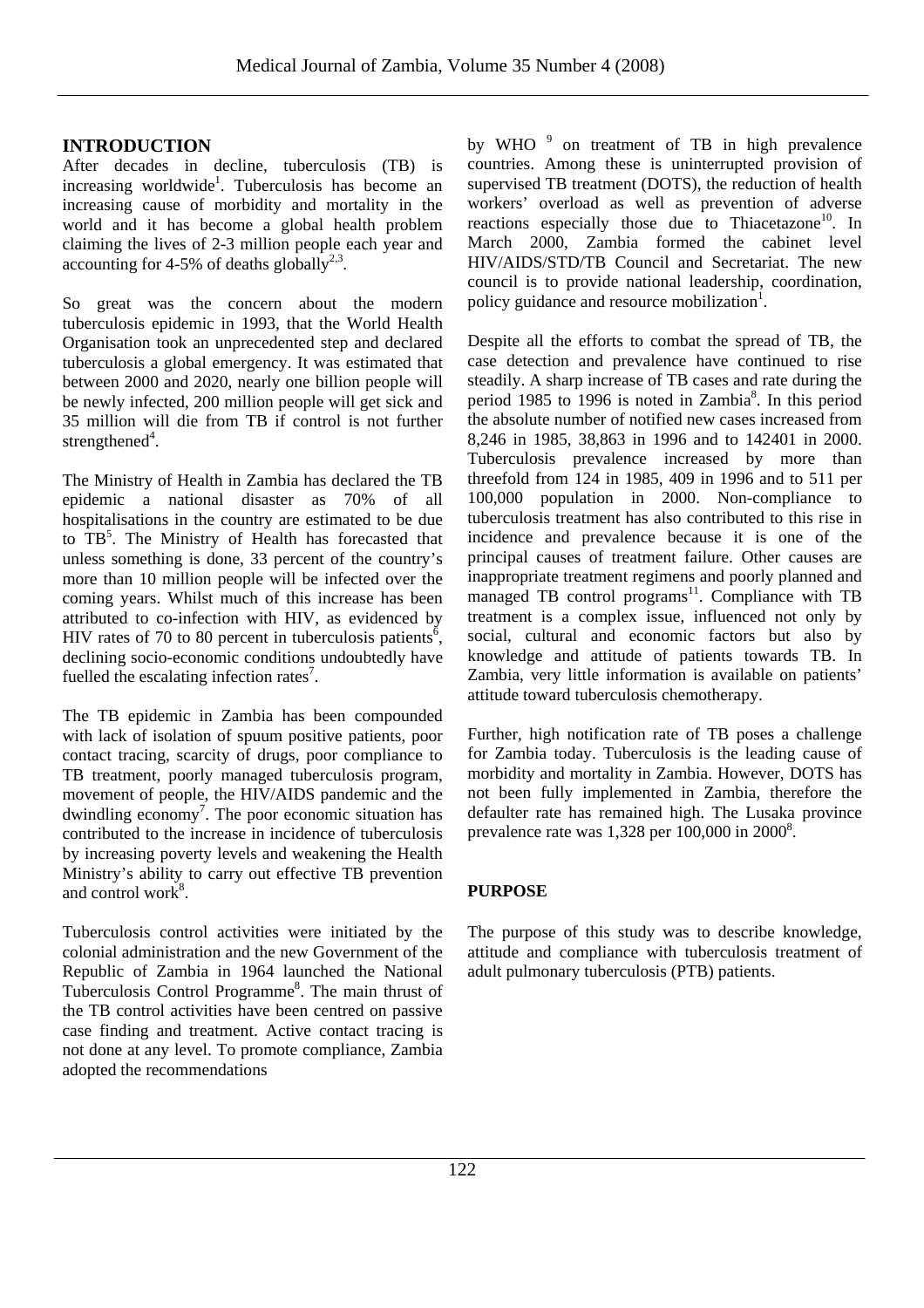# **METHODS**

# *Study Design and Setting*

A descriptive quantitative design was used<sup>12</sup>. The study sought to describe knowledge, attitude and compliance of TB patients towards tuberculosis treatment. The study was conducted at the chest clinic of a tertiary institution in Lusaka. Lusaka is the capital city of Zambia and it has a population of 2 million people. This centre was chosen because it is the only centre at this tertiary level and hence attends to patients from different health institutions in the country.

# *Study Population*

The accessible population comprised all pulmonary tuberculosis patients during the period of data collection. All PTB patients receiving health care at the chest clinic were targeted. Adult PTB patients (18 years and above); on tuberculosis treatment for at least one month; physically and mentally able to undergo a 30-40 minute interview; and receiving health care at chest clinic were invited to participate in the study. All those who were invited to participate in the study accepted to take part. The sample size of 104 calculated from Lipsey<sup>13</sup> tables at the power  $0.80$  and significance level (alpha) of 0.05 was obtained.

# *Data Collection*

A structured interview schedule was used to collect data. It consisted of four sections. Section A sourced information on demographic variables (age, sex, marital status, education level, occupation, monthly income and area of residence). Section B elicited information on knowledge of tuberculosis treatment (cause, how often tuberculosis drugs are taken, duration of intensive and continuation phases, drugs in intensive and continuation phases, reaction to tuberculosis drugs and discontinuation of tuberculosis treatment). Pollock 's Health Related Hardiness  $Scale<sup>14</sup>$  was modified and used to measure attitude (commitment, challenge and control) in Section C. Section D assessed information on compliance. Compliance was defined as attendance for drug collection measured on a sliding scale using the ratio of expected number of attendances and actual number of attendances. Compliance data were

obtained respondents and verified by patients' attendance cards.

Ethical clearance was obtained from the Zambia Research and Ethics Committee. Permission to collect data from the chest clinic was obtained from the Executive Director of the tertiary hospital and authorities at the chest clinic. Informed consent was obtained from the respondents prior to the interviews.

# *Definition of Variables*

Knowledge was related to what PTB patients knew about TB treatment and was measured through asking questions on tuberculosis treatment, developed by the investigators. Clinical experts reviewed the questionnaire to maintain validity. Fourteen questions were asked, one mark was allocated to each correct answer and zero for incorrect or don't know response.

*Attitude* was defined as the strength of resiliency and involved how a TB patient looks at her/himself, her/his world and the way these two interact<sup>15</sup>. Pollock's Health Related Hardiness Scale (HRHS.SS)<sup>14</sup> was modified and used to measure attitude. Three subscales were used to measure attitude: commitment, control and challenge.

*Commitment* is related to how the pulmonary tuberculosis patients believe that they and their world are important and worthwhile to engage in fully. Therefore, they would fully involve themselves in complying with tuberculosis chemotherapy.

*Control* is related to the way in which pulmonary tuberculosis patients see themselves as capable of solving the stressful changes of the disease and are able to comply with tuberculosis chemotherapy.

*Challenge* is related to the way in which pulmonary tuberculosis patients see their conditions as an opportunity of new learning and personal growth.

Attitude scale is a self-reporting questionnaire containing a three-point Likert type scale; agree, disagree and don't know. It had a total of 34 questions. Three marks were allocated to a correct answer, two to don't know and one to incorrect answer. The total score for attitude was 102. The total score was obtained from the measurement of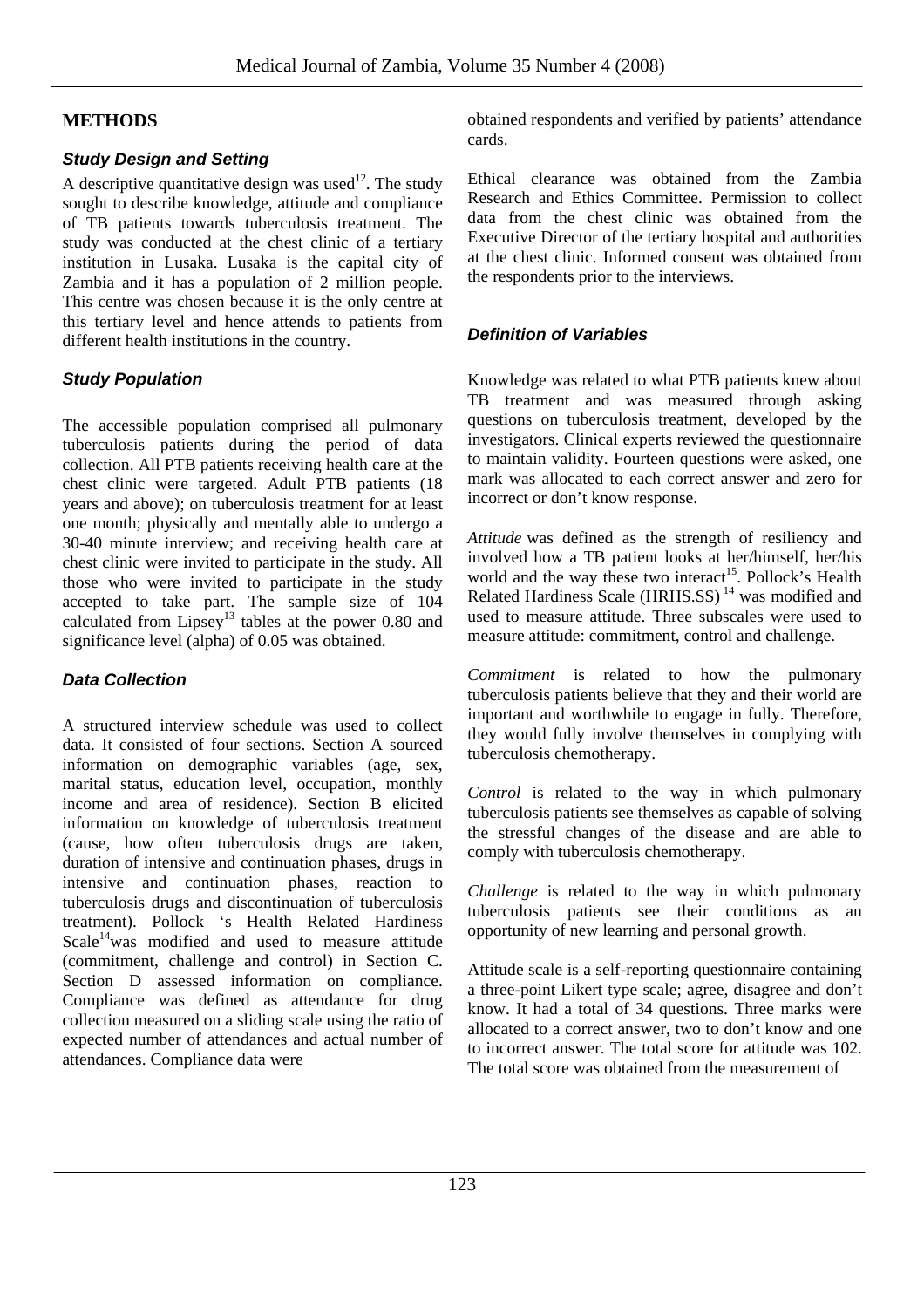the three beliefs/variables that make up attitude: commitment, control and challenge; these were also analysed individually. The individual questions and scores for the three subscales of attitude were: commitment 7 questions and 21 scores; control 14 questions and 42 scores; and challenge 13 questions and 39 scores.

Compliance was related to patients' attendance to the chest clinic to collect drugs as required. Actual attendance was compared to required attendance on a ratio scale of 0 to 100. Compliance was measured on a sliding scale using the formula *required attendance divided by actual attendance multiplied by 100*.

# *Statistical Analysis*

Raw data were edited for completeness and clarity, data from open-ended questions were categorised and grouped. A codebook was developed and study variables were coded. Data were entered and analysed on a computer software program Statistical Package for Social Scientists (SPSS) version 11.0. Descriptive statistics of frequency distributions and measures of dispersion were used to describe the study variables. Probability plotting, gave no evidence of vast skewness. Inferential statistics, Pearson's correlation coefficient, was used to determine the relationship between variables.

#### **RESULTS**

#### *Sample Characteristics*

The age of the respondents ranged from 18 to 66 years, 49% were female, 51.9% were married and 48.1% were single, separated, divorced or widowed. Secondary or higher level of education was attained by 57.7%, while 42.3% had only primary education. Half of the respondents (49%) had no monthly income and majority of those with no income were female. Two thirds of the respondents (76%) lived in high-density areas whereas 24% lived in either medium or lowdensity areas.

# *Knowledge*

Knowledge levels ranged from 4.0 to 14 (Mean 10.6, SD 2.12). Most of the respondents (49%) had average level of knowledge (see figure 1).



### *Attitude*

The attitudes scale ranged from 42 to 93. The subscales of the attitude scale (commitment, challenge, control) were also analysed. Commitment ranged from 7 to 21, Challenge ranged from 17 to 39, and Control ranged from 16 to 40. Most of the respondents reported positive attitude (89.4% Mean 75.15, SD 9.97), commitment (74 % Mean 15.79, SD 2.91), challenge (84.6% Mean 30.42, SD 4.18), and control (55.8% Mean 28.9, SD 5.77) (see figure 2).

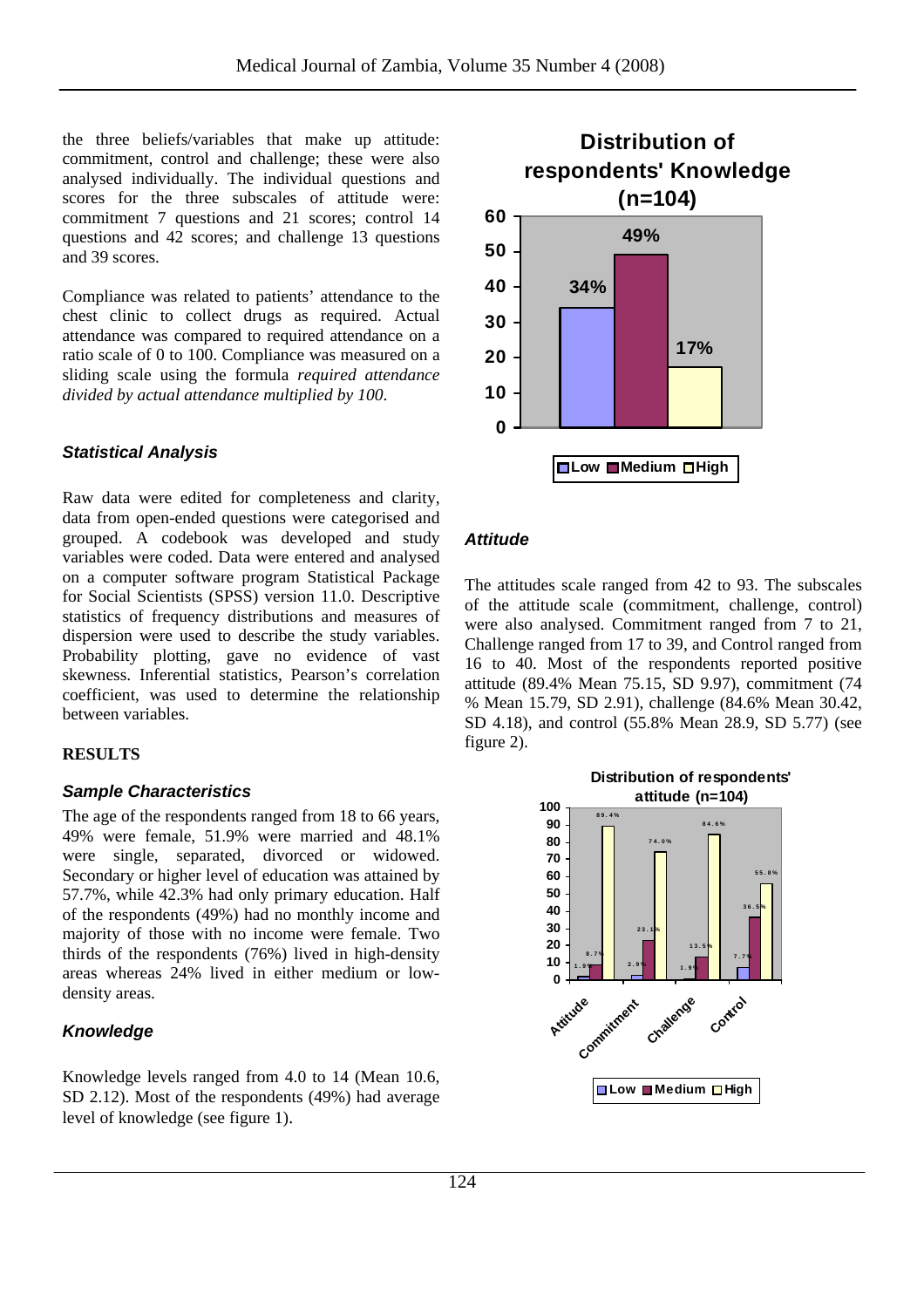#### *Compliance*

Compliance levels ranged from 0.10 to 1.00 (Mean 0.79, SD 0.25). Most of the respondents (80.8%) reported high level of compliance to TB treatment (see figure 3).



#### *Relationship among Knowledge, Attitude and Compliance with TB Treatment*

A Pearson correlation co-efficient was used to establish relationships among knowledge, attitude and compliance. The results showed a positive relationship between compliance and attitude, indicating that as the level of attitude increases, compliance level also increases ( $r = 0.59$ ,  $p = 0.000$ ). The results also showed a positive relationship between each subscale of attitude and compliance: commitment ( $r = 0.35$ ,  $p < 0.001$ ), challenge ( $r = 0.29$ ,  $p < 0.01$ ) and control ( $r = 0.63$ ,  $p <$ 0.001).

The results further showed that there was a significant positive relationship between knowledge and attitude (r  $= 0.25$ , p < 0.005) indicating that when attitude is high, knowledge increases as well. Knowledge also had significant positive relationship with two of the attitude subscales (commitment,  $r = 0.22$ ,  $p < 0.01$  and challenge,  $r = 0.25$ ,  $p < 0.01$ ) and showed no relationship with the third subscale (control,  $r = 0.15$ , p  $< 0.07$ ) indicating that as commitment and challenge increase, knowledge also increases and that control does not directly influence knowledge.

 $\overline{a}$ 

However, there was no relationship between knowledge and compliance  $(r = 0.12, p = 0.12)$ indicating that knowledge did not have a direct influence on compliance.

| <b>Variables</b> | Compliance |            | Knowledge |           |
|------------------|------------|------------|-----------|-----------|
|                  | r          | p          | r         | p         |
| Knowledge        | 0.12       | 0.12       | 1.0000    | Ξ.        |
| Hardy attitudes  | 0.59       | $0.000***$ | 0.25      | $0.005**$ |
| Commitment       | 0.35       | $0.000***$ | 0.22      | $0.01*$   |
| Challenge        | 0.29       | $0.001**$  | 0.25      | $0.006**$ |
| Control          | 0.63       | $0.000***$ | 0.15      | 0.068     |

#### **DISCUSSION**

#### *Demographic*

Tuberculosis is affecting everyone regardless of age but a majority of the respondents (77.7%) were aged between 20 and 39 years, which is the same age group that has high level of HIV/AIDS infection rate. The increase in incidence of tuberculosis is probably due to the HIV/AIDS pandemic, which makes people more prone to chronic illnesses such as  $TB^5$ . In Zambia, about 97% of all those with tuberculosis are said to be also HIV positive<sup>5</sup>.

Half of the respondents (49%) mostly female had no monthly income. There was a significant gender difference in income  $(p = 0.011)$  showing that more females than males had no monthly income. More men than women earn an income in Zambia<sup>10,16</sup>. Females in Zambia are less empowered and most of them depend on their husbands for basic needs such as food and shelter $10,16$ . Poverty as defined by the World Bank poverty assessment of Zambia has a household food security implication and is based on the cost of minimum food basket. The food basket contains foods eaten by an average Zambian that meets the nutritional requirements of household members. Poverty is defined as expenditure less than the cost of a food basket to which 30% of that cost is added for non-food expenses. Core poor is expenditure less than the cost of food basket and below the cost of a food basket plus 30% of the food basket. In 1991, 68% of the population were estimated to be poor in 1991 whereas the proportion of the poor people was estimated to be 85% in 1993 in Zambia<sup>17</sup>.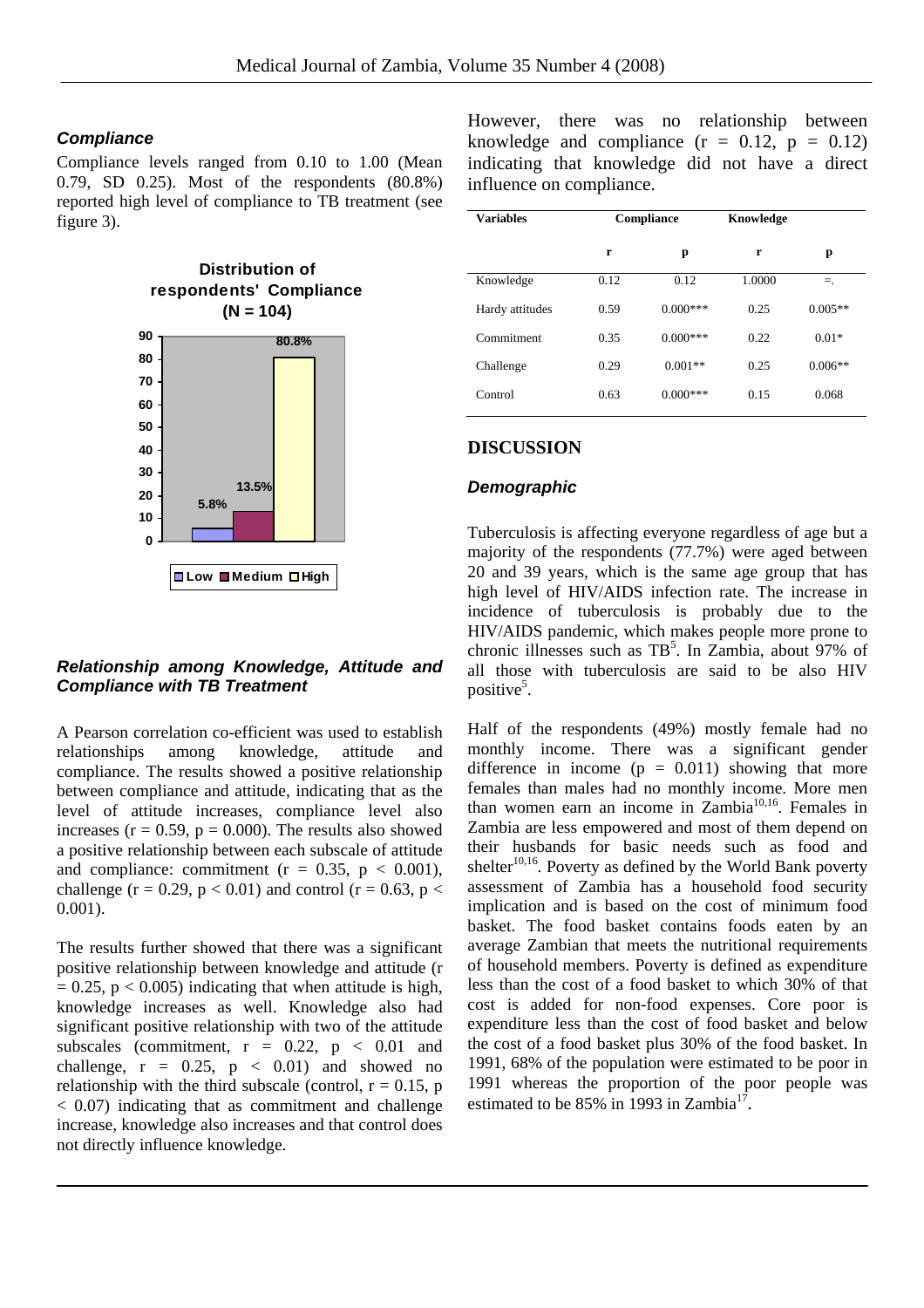The majority (76%) lived in high-density area It is essential for TB patients to have sufficient income in order to access better nutritional food and better accommodation, which are contributing factors for successful treatment of TB. Moreover, improved income might decongest the high residential areas as people can afford to live in the medium and lowdensity areas.

# *Knowledge*

 $Orem<sup>18</sup>$  states that if an individual lacks knowledge about self-care, he/she would also lack self-care practices; in this case, lack of TB treatment knowledge would lead to non-compliance with TB treatment.

The findings of the present study on knowledge of TB treatment showed that 49% had average level of TB treatment knowledge while only 17% had high level of knowledge. This demonstrated that the level of TB treatment knowledge was medium to low. This is not the picture expected in a context where most of the respondents had secondary level of education as education is perceived to enhance receptivity of information given. There is need to evaluate the teaching strategies used to determine how they influence assimilation of information given to PTB patients.

A study was conducted on defaulting from DOTS and its determinants in three districts of Asi Zone in Ethiopia<sup>19</sup>. They concluded that major factors contributing to high rates of defaulting were lack of family support, inadequate knowledge about treatment and medication side effects. They also argue that default reduction maybe successful if control programs consider these factors. The Asi Zone study<sup>19</sup> findings do not coincide with the results of the current study, which found no direct relationship between knowledge and compliance.

A project to determine the TB awareness was conducted in Kitwe, Zambia<sup>7</sup>. At the end of the project, the results showed improved knowledge, skills and commitment of health workers, patients were encouraged to complete their courses of treatment and there was increased awareness and concern about tuberculosis in the community. This shows that there is a potential to improve the knowledge of PTB patients. Other studies also show

that the level of knowledge of PTB patients increased after intervention programs<sup>20,21,22</sup>. This may imply that education programs need to be intensified in order to increase the level of knowledge with TB treatment.

# *Attitude*

Most of the respondents (89.4%) had positive attitude, majority also scored high in all subscales of attitude. This indicates that the PTB patients had positive attitude towards TB treatment. The findings of the current study agree with what was suggested in a study in Botswana that high level of attitude would lead to appropriate health seeking behaviour and perceptions which should be encouraged and improved in patients in order to improve compliance with TB treatment<sup>23</sup>.

Some studies<sup>11,24</sup> found that TB was considered a "*dirty disease*" with social stigmatisation leading to a delay in seeking medical advice and non-compliance. Many respondents described feelings of depression, anger and apathy associated with the disease process. These feelings appeared to contribute to a temptation to cease therapy once symptoms disappeared, implying that those with poor attitude or those who felt the strain of the disease were less likely to comply with treatment. The fact that most of the patients in the current study had positive attitude probably increased the compliance with TB treatment.

# *Compliance*

Compliance was measured as a continuous from compliance to non-compliance. Most of the respondents (80.8%), complied with TB treatment. There are varying levels of compliance, which is also depicted in the following three studies. Treatment of outpatients in Ciskei varied between 50-80% in different districts<sup>25</sup>. Intensive follow up of 584 patients showed that 184 (31.5%) did not complete the course of tuberculosis treatment. A retrospective study found that there were varying degrees of non-adherence in 24% of the patients<sup>26</sup>. The third study examined adherence to appointments and medication taking<sup>27</sup>. They found that appointment keeping ranged from 81% on the first visit to 59% by the sixth visit. Medication adherence dropped from 89% in the first month to 64% at six months.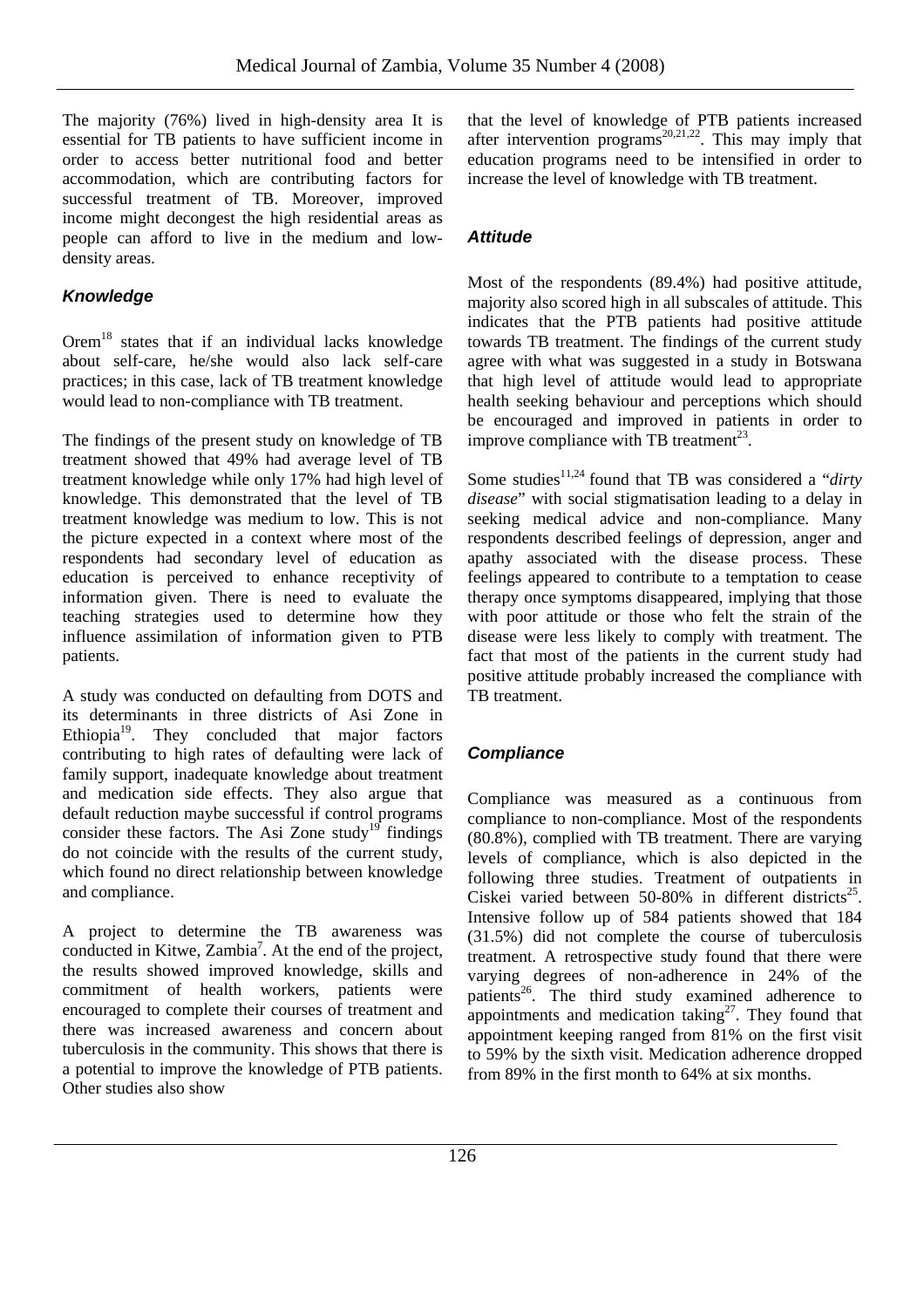Approximately 19% of the respondents in the present study did not comply with TB treatment. This indicates that they are likely to have treatment failure or treatment resistance leading to further spread of the disease. Tuberculosis is a droplet infectious disease, where very high treatment compliance is the goal. The global targets for WHO are 70% for c ase detection and 85% for treatment success<sup>28</sup>. Zambia is also striving for at least  $85\%$ compliance<sup>8</sup>. Patients receiving anti tuberculosis therapy are rendered increasingly less infectious as their therapy progresses and are generally not infectious after one month of appropriate treatment<sup>4,28</sup>. Left untreated, each person with active tuberculosis will infect on average between 10 and 15 persons every year<sup> $4,28$ </sup>. To reverse this situation, there is need for compliance TB treatment. The high rate of patient non-compliance has been identified as a major factor contributing to treatment failure; consequently, an extensive number of infectious people are spreading the disease rapidly in the global village<sup>29</sup>.

#### *Relationship among Knowledge, Attitude and Compliance*

compliance and attitude and a positive relationship between knowledge and attitude. However, there Results showed a positive relationship between was no significant relationship between knowledge and compliance.

The findings of the present study that compliance was higher in those respondents who had high level of attitude agree with the findings of an exploratory study that found that patients who remained active and adjusted well to their illness also had positive attitude. Misconceptions regarding transmission of TB led to social ostracism of PTB patients which led to poor attitude<sup>30</sup>.

A study conducted among black TB clinic attendees in appropriate change in health behaviour. This agrees with the findings of the present study in that there was no relationship between knowledge and in Cape  $Town<sup>30</sup>$  found that patients were less knowledgeable about the disease and its treatment than respondents in the Ravensmead study<sup>32</sup>. The Ravensmead study was conducted in Cape Town to investigate knowledge and beliefs about tuberculosis. Despite the fact that the respondents in Ravensmead exhibited a level of good knowledge of the disease, this knowledge did not necessarily result co mpliance, hence there is need for positive attitude for one t o comply with treatment.

#### **C NCLUSION AND IMPLICATIONS O**

The trend of an increased prevalence of TB leading to increased incidence of infection needs to be broken in Za mbia and the world over. There is great need to un derstand the problem of non-compliance with TB tre atment. Compliance with TB treatment is one of the great determinants of TB control. To improve compliance, vi ew of patient compliance. The Study revealed a very im portant aspect that knowledge is not a direct determinant of compliance but that attitude has a lot of influence on compliance with TB treatment. It is vital therefore, to find ways of improving attitude in order to improve compliance. th ere is need to adopt a very systematic and comprehensive

### **R EFERENCES**

- 1. Garbus, (2000). Zambia, context of epidemic. http://hivinsite.ucsf.edu/international/africa/2098.41aa. html.
- Long, N. H., Johansson E., Diwan, V. K., Winkuist A. 2. (1999). Different TB in men and women: beliefs from focus groups in Vietnam. *Social Science Medicine* Vol. 49 (6): 815-22
- Bosman, C. J. M. (1996). Report no. 4 of the visit to the 3. national AIDS/ STD/ TB & Leprosy control program of Zambia
- World Health Organisation, facts sheets. (2000). 4. Tuberculosis, http://www.who.int/inffs/en/fact/104.html Retrieved  $29<sup>th</sup>$  March, 2007
- 5. IPS Wire. (1999). Health: Zambia declares tuberculosis a national disaster. http://hivinsite.ucsf.edu/ads/1999/04/05.GENERAL MEDIA.08.html Retrieved 29<sup>th</sup> March, 2007
- Farmer, P., Ramulus, S. & Robin, S. (1991). 6. Tuberculosis, poverty and compliance: lessons from rural Haiti. *Seminar Respiratory Infection* Vol. 6: 254- 260
- 7. Mouli, C., Walker, L., Chondoka, S., Mwanayambe, N. (1992). Tuberculosis: Paper Presented to VIII<sup>th</sup> International Conference on AIDS, Amsterdam
- 8. Central Board of Health, (2000). National Tuberculosis Care and Control, Strategic Plan 2001-2003. Lusaka, Zambia